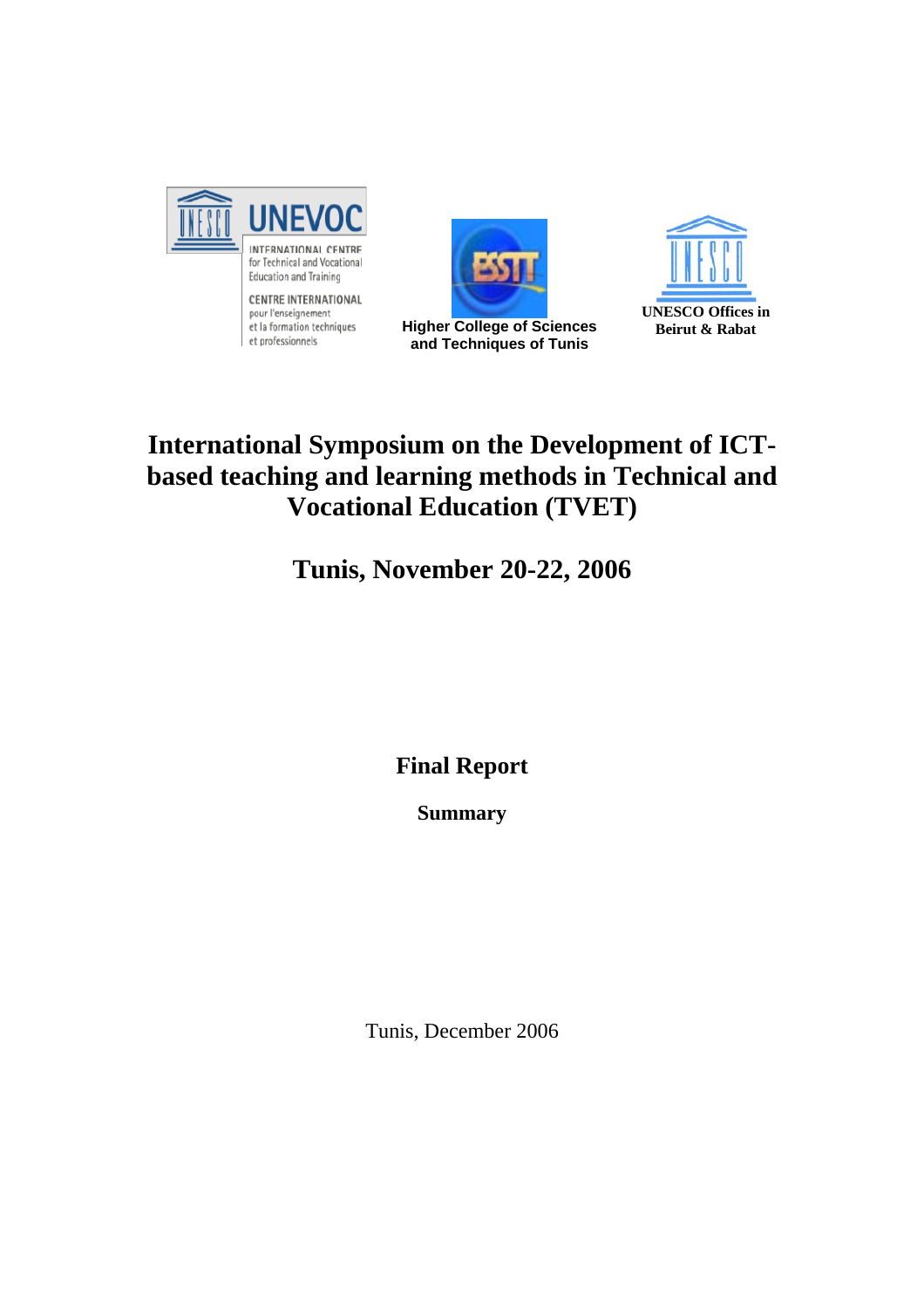# **Organizers:**

- **UNESCO Regional Bureau Beirut**
- **UNESCO- UNEVOC International Center Bonn**
- **Tunisian National Commission for UNESCO**
- **Higher College of Sciences and Techniques of Tunis** (ESSTT)

# **Contacts :**

• **UNESCO Regional Bureau for Education in the Arab States -Beirut** 

P.O.Box 11-5244 Beirut – Lebanon Tel: (+961-1) 850013/4 Fax: (+961-1) 824854 Email: s.sulieman@unesco.org beirut@unesco.org Website : www.unesco.org.lb

# **UNESCO –UNEVOC International Center - Bonn**

Gorrestr 15 Bonn – Germany 53113 Tel : (+49) 228 243 370 Fax : (+49) 228 243 377 Email : bonn@unesco.org Website: www.unevoc.unesco.orgSite

# **Tunisian National Commission for UNESCO**

17 Iraq Street 1002 Tunis Tel : (+216) 71 79 41 10 / 71 79 47 24 Fax : (+216) 71 79 46 31 Email : comnatu@edunet.tn

# **Higher College of Sciences and Techniques of Tunis** (ESSTT)

5 Avenue Taha Hussein 1008 Tunis Tel : (+216) 71 392 591 Fax : (+216) 71 391 166 Email : jilani.lamloumi@esstt.rnu.tn Website : www.esstt.rnu.tn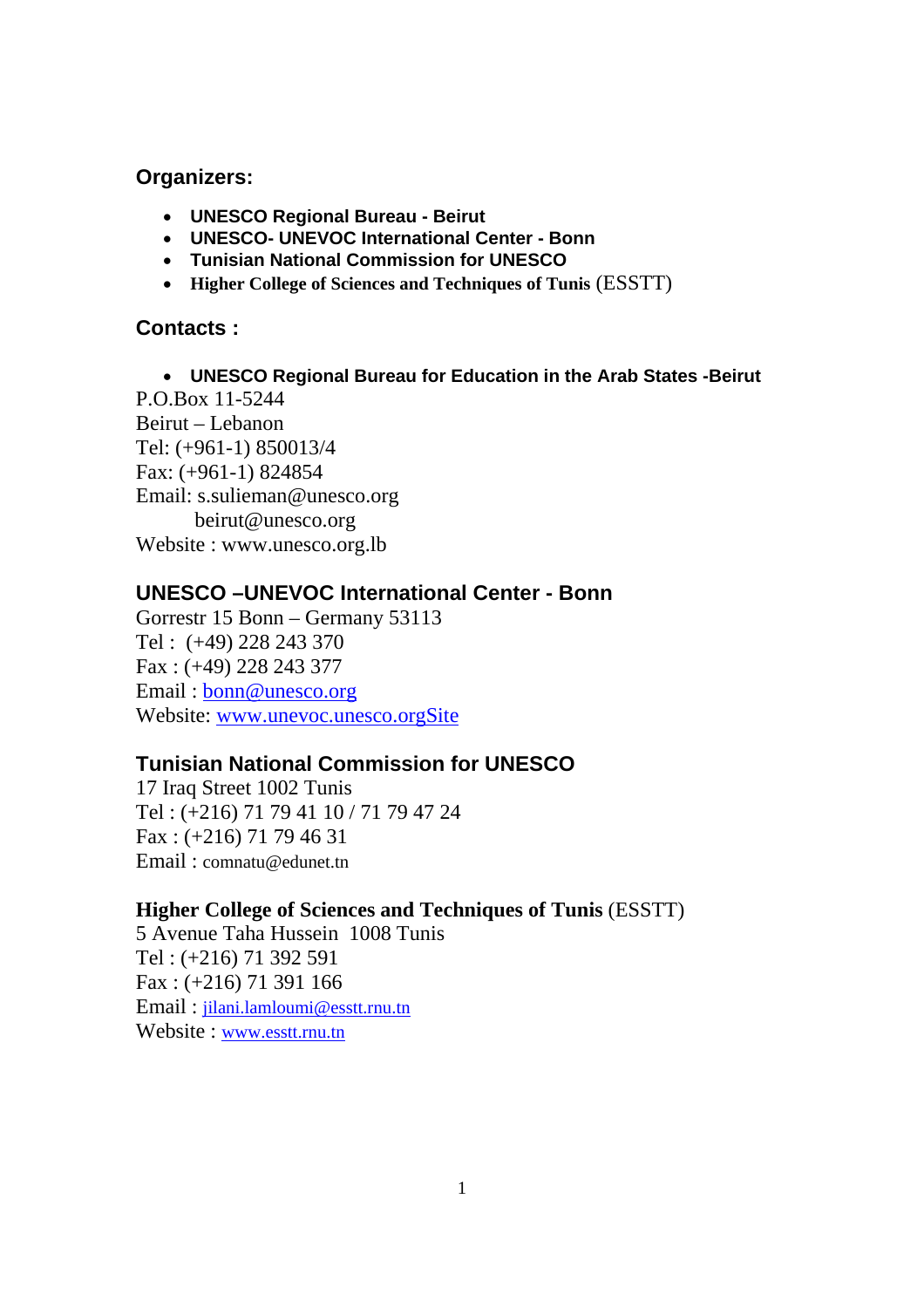# **I. ORGANI**Z**ATION OF THE SYMPOSIUM**

## **1. Introduction**

The representatives of the peoples of the World declared, during the World Summit on Information Society held in Geneva (December 10-12, 2003) and Tunis (November 16- 18, 2005) their "common desire and commitment to build a people-centred, inclusive and development-oriented Information Society, where everyone can create, access, utilize and share information and knowledge, enabling individuals, communities and peoples to achieve their full potential in promoting their sustainable development and improving their quality of life, premised on the purposes and principles of the Charter of the United Nations and respecting fully and upholding the Universal Declaration of Human Rights".

The UN supported world summit was held within the framework of a series of events concerned with the impact of Information and Communication Technologies (ICTs) on today's world. Many development actors at the international level have identified the importance of ICTs in the field of education and have therefore adopted the issue. The International Conference on ICTs for Development, Education and Training in Africa was organized for the first time in Addis Ababa, Ethiopia (May 24-26, 2006) and was supported by international organizations such as UNESCO. The main objective of the Conference to which took part the private sector was to establish distance education/ elearning spaces in Africa and elsewhere. It is to be noted here that the application of ICTs in TVET is part of the TVET-UNEVOC workplan for the year 2006-2007 at the international, regional and national levels.

Thanks to its institutes and centers, UNESCO plays a major role in the inclusion of ICTs in education and learning. It has, for instance, established an Institute for the Application of Information Technologies (IITE) in Moscow in 1997.

The use of ICTs in TVET remains limited in many regions of the world. It is therefore necessary to develop it. To this end, many topics are to be tackled such as capacitybuilding, access and connectivity, localization, personalization and content development.

Consequently, the inclusion and use of ICTs in TVET constituted one of the seven projects proposed by the Committee during the TVET-UNEVOC Regional Experts Meeting (Amman, August 1-3, 2005) organized by UNESCO Regional Bureau in Beirut and UNESCO- UNEVOC International Center in Bonn, in collaboration with the National Center for Human Resources Development in Jordan. On the other hand, the application of ICTs in education and learning constituted a major topic during the G8- MENA Meeting for Ministers of Education held in Sharm el-Sheikh, Egypt (May 23-24, 2006).

UNESCO Offices in Beirut and Rabat and UNESCO-UNEVOC International Center in Bonn organized, in collaboration with the Tunisian National Commission for UNESCO and the Higher College of Sciences and Techniques of Tunis (ESSTT), the International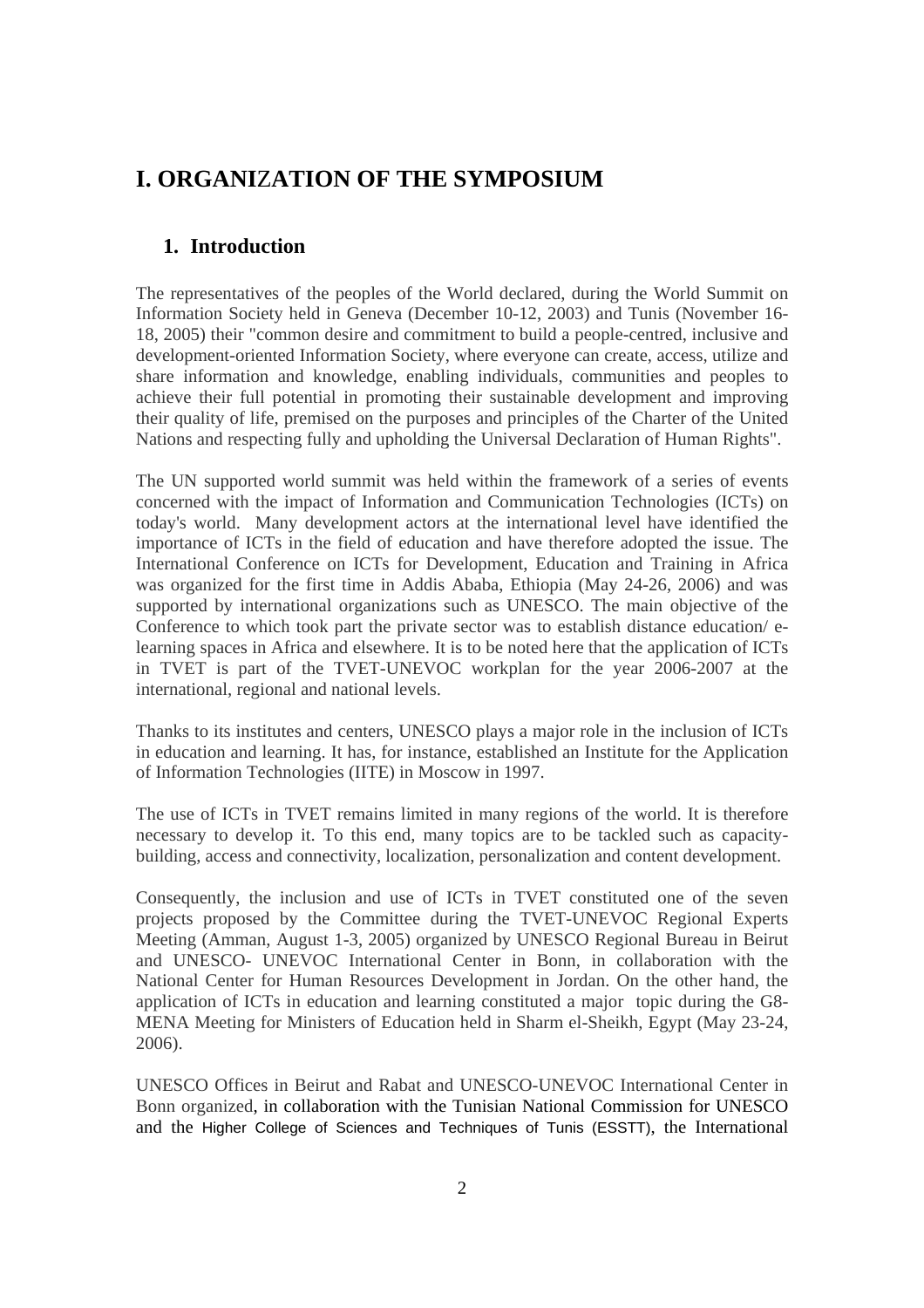Symposium on the Development of ICT- based teaching and learning methods in Technical and Vocational Education (TVET) to serve TVET institutes/centers in the Arab region.

# **2. Objectives**

The objective of the symposium was to guide TVET institutes/centers in the Arab region in the preparation and development of strategies aimed at including the use of ICTs in TVET programmes and curricula, according to the following mechanisms:

- 1. exchange of innovative experiences and best practices;
- 2. identification of potential information resources to support technical cooperation;
- 3. development of national and regional strategies.

#### **3. Themes**

The symposium tackled the following themes:

- Theme 1 : The Use of ICTs in TVET;
- **Theme 2 :** The role of TVET teachers and trainers in the development of ICTs and their applications;
- **Theme 3 :** The promotion of ICTs infrastructures within TVET institutions.

#### **Reference documents used during the symposium**

 The organizing committee entrusted three experts (2 from the Arab World and one from France) to prepare three main working papers on the above three themes. The first paper on the "Use of ICTs in TVET" was hence prepared by Professor Mohamed JEMNI from Tunisia, while the second paper on the "Development of TVET Teachers Education and Training on the Use of ICTs" was prepared by Mr. Aboubakr Abidun BDAWI, PhD, from Egypt. The third paper on the "Environment of ICT-based Training Activities", was, for its part, prepared by Professor Gérard Michel COCHARD, from France.

# **II. WORKING SESSIONS AND DISCUSSIONS**

#### **1. Work Methodology**

The symposium was divided into plenary sessions (opening session, procedural session, and closing session) and workshops (three workshops spread over three days).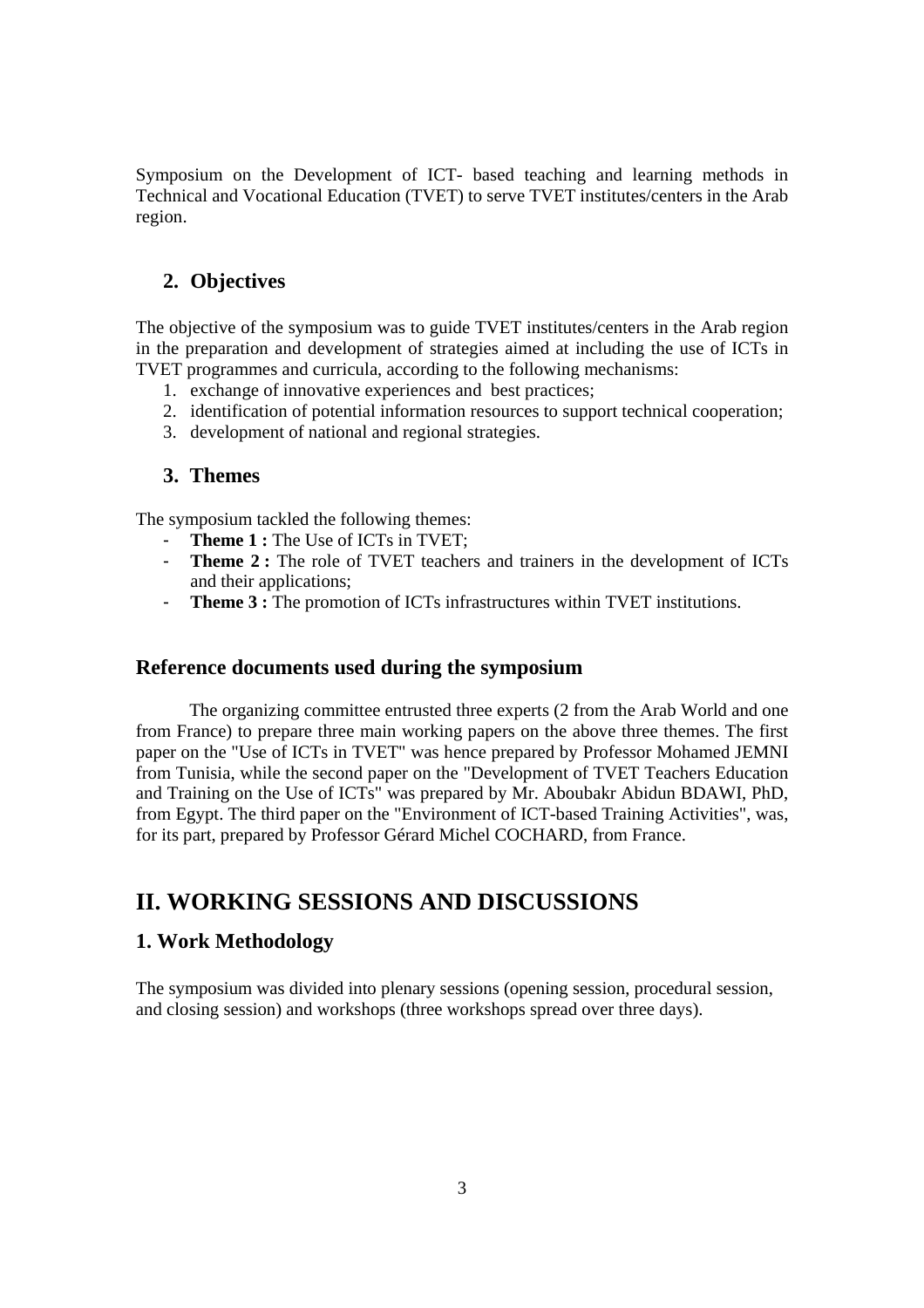### • **Participants**

- Thirty five participants took part in the symposium, including specialists/experts from the Arab countries, representatives of TVET-UNEVOC institutes/centers and regional and international organizations concerned with ICTs and TVET as well as representatives of the private sector.

### • **Results and Recommendations**

The working groups analyzed and discussed the above-mentioned three themes. They mainly reflected on the following main issues:

- problems,
- challenges,
- priorities,
- coordination and cooperation mechanisms,
- actors, partners and beneficiaries.

At the end of the symposium, the participants issued the following recommendations:

#### **a. At the UNEVOC institutes and centers level**

- Establish a network of Arab experts from UNEVOC centers and nominate a pilot center for technical and vocational distance education and training.
- Encourage UNEVOC centers to assist countries in the establishment of strategies and programmes for the development of ICTs use in education.
- Encourage UNEVOC centers to establish a system aimed at storing, using and publishing educational tools available in Arabic.
- Encourage UNEVOC centers to reinforce their role at the national level as well as in terms of bilateral and regional collaboration for the exchange of experiences.
- Establish a portal for the UNEVOC Centers Network allowing the access of all concerned persons (trainers and students) to the different databases.

#### **b. At the regional and international organizations level**

- Encourage the linkage between regional efforts and international networks in view of establishing common networks.
- Detect success stories and publish useful results.
- Encourage the exchange of expertise between Arab States.

#### **c. At the private sector institutes level**

- The private sector institutions are invited to help and support UNEVOC centers in the implementation of initiatives aimed at consolidating the role of ICTs in TVET.